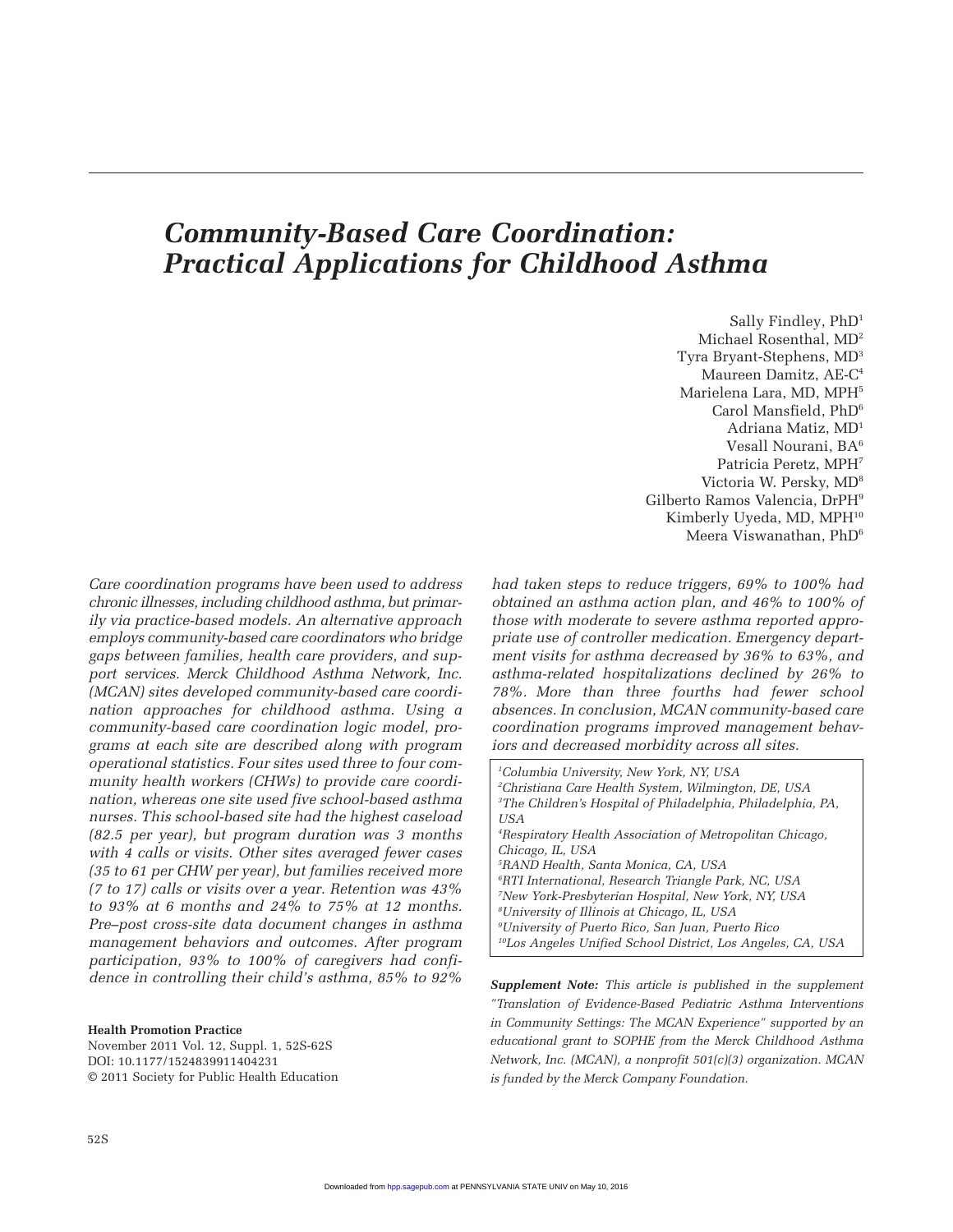*Keywords: asthma; chronic disease; community intervention; cultural competence; lay health advisors; community health workers; partnerships/coalitions; logic models; program planning and evaluation*

The concept of care coordination is increasingly<br>recognized as a key component in the effort to assist<br>families in negotiating complex health care and<br>social systems to dovelop offective supports and care recognized as a key component in the effort to assist families in negotiating complex health care and social systems to develop effective supports and care (Fox et al., 2007; Wise, 2009). Care coordination has been applied to several chronic illnesses, including childhood asthma, but primarily via practice-based models (Clark, Mitchell, & Rand, 2009; Fox et al., 2007; Kattan et al., 2006; Lieu et al., 2004; Mitchell et al., 2005; Ochoa & Nash, 2009; Thyne, Rising, Legion, & Love, 2006; Wise, 2009). In practice-based care coordination, the health care provider identifies and refers families to the care coordination program, which is an adjunct to medical care services. The alternative approach places care coordinators in the community where they can be more effective as a bridge between families and health care providers, have better understanding of specific issues confronting families, and identify supports and services (Butterfoss et al., 2006; Friedman et al., 2006; Krieger et al., 2006; Lara et al., 2006; Parker et al., 2003; Persky et al., 2007; Rosenthal et al., 2006).

This article focuses on community-based care coordination, the care coordination model adopted by the Merck Childhood Asthma Network, Inc. (MCAN) initiative. The model embeds coordination within the context of community resources and is tailored to the particular needs of the communities served. We will describe the commonalities and variations in communitybased care coordination models implemented at each site and discuss program outcomes in light of these differences and similarities.

## > **CONCEPTUALIZATION**

Although care coordination for asthma can be seen as a general adaptation of the chronic care model (Rosenthal et al., 2006), to date there is no detailed model of care coordination to guide key communitybased modifications. Therefore, the first step for developing the comparisons across sites was to create an asthma care coordination logic model. This general logic model is shown in Figure 1.

The left side of the logic model shows specific features of the community context that shape asthma risk in the community, including health disablers, community features that make asthma management difficult, and health enablers, resources making it easier for families to manage asthma. The blend of these factors shapes the population in need of asthma care coordination, shown in the box describing families with high asthma risk. The care coordination intervention is structured to most effectively reach the families with risk factors and link them to community organizations and health system institutions to address their particular risk factors and improve asthma management.

The critical inputs provided by care coordination are highlighted in the central box of the logic model:

- Outreach and enrollment of eligible families
- Establishment of asthma management goals with family
- Facilitation of interactions with health care system
- Clinical or social service referrals to address family needs/problems
- Culturally competent, tailored asthma education o Promoting health literacy
	- Explaining asthma medications
	- Translating asthma medication plans into everyday use
- Building social support for improved asthma management
- Assistance in reducing home environmental triggers Home visits
	- Counseling on smoking cessation
	- Integrated pest management

These services are provided one-on-one, tailored to the family's needs. Care coordination necessitates having the care coordinator translate the provider's recommendations into culturally appropriate instructions and assist in overcoming barriers to improved asthma management. When implemented in the context of other community organizational resources, such as provider education programs, the care coordination process becomes self-reinforcing through, for example, improved physician–patient interactions.

#### > **METHOD**

Data were generated from descriptions of the site care coordination program features, a compilation of characteristics based on these descriptions, key process indicators supplied by each site, and cross-site data regarding asthma outcomes at baseline and follow-up. The cross-site data were derived from standardized baseline and follow-up instruments assessing critical management behaviors and asthma outcomes (Mansfield et al., 2011). The cross-site data were prepared by the project evaluation team at RTI International using Stata 11.0. In Table 1, the emergency department (ED) visit and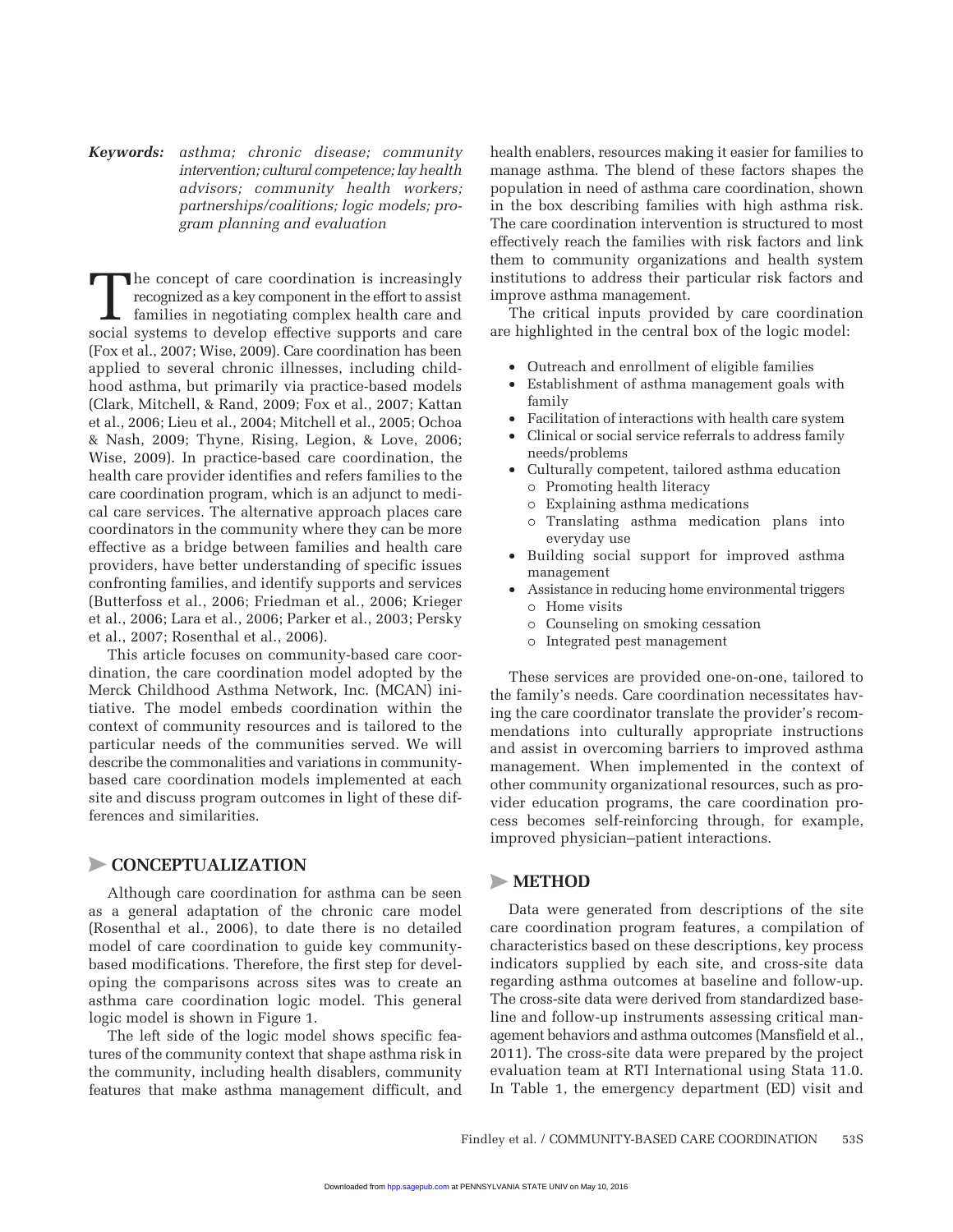

**FIGURE 1 Care Coordination Logic Model**

NOTE: CC = care coordination; CHW = community health worker; PCP = primary care provider; ED = emergency department; NAEPP = National Asthma Education and Prevention Program; AAP = asthma action plan; ETS = environmental tobacco smoke.

hospitalization rates pertain to all children enrolled in the program with completed baseline evaluations. Table 2 presents aggregate asthma management behavior and morbidity outcomes for each care coordination program. Table 2 includes data only for children with 12-month follow-up using the most recent version of the MCAN initiative follow-up questionnaire. The pre- and postintervention comparison of outcomes (baseline to follow-up) was assessed using the *t* test for differences in proportions, with a .01 significance level (see Mansfield et al., 2011 for a pooled cross-site analysis of individual-level data).

## > **RESULTS**

## *Care Coordination Models in the MCAN Sites*

All sites provided the key care coordination components described above, but implementation and adaptive methods varied for each site, depending on interfaces with community organizations and health system institutions. Table 1 summarizes the care coordination context and features of each site.

The following site-specific paragraphs describe each care coordination program: geographical and structural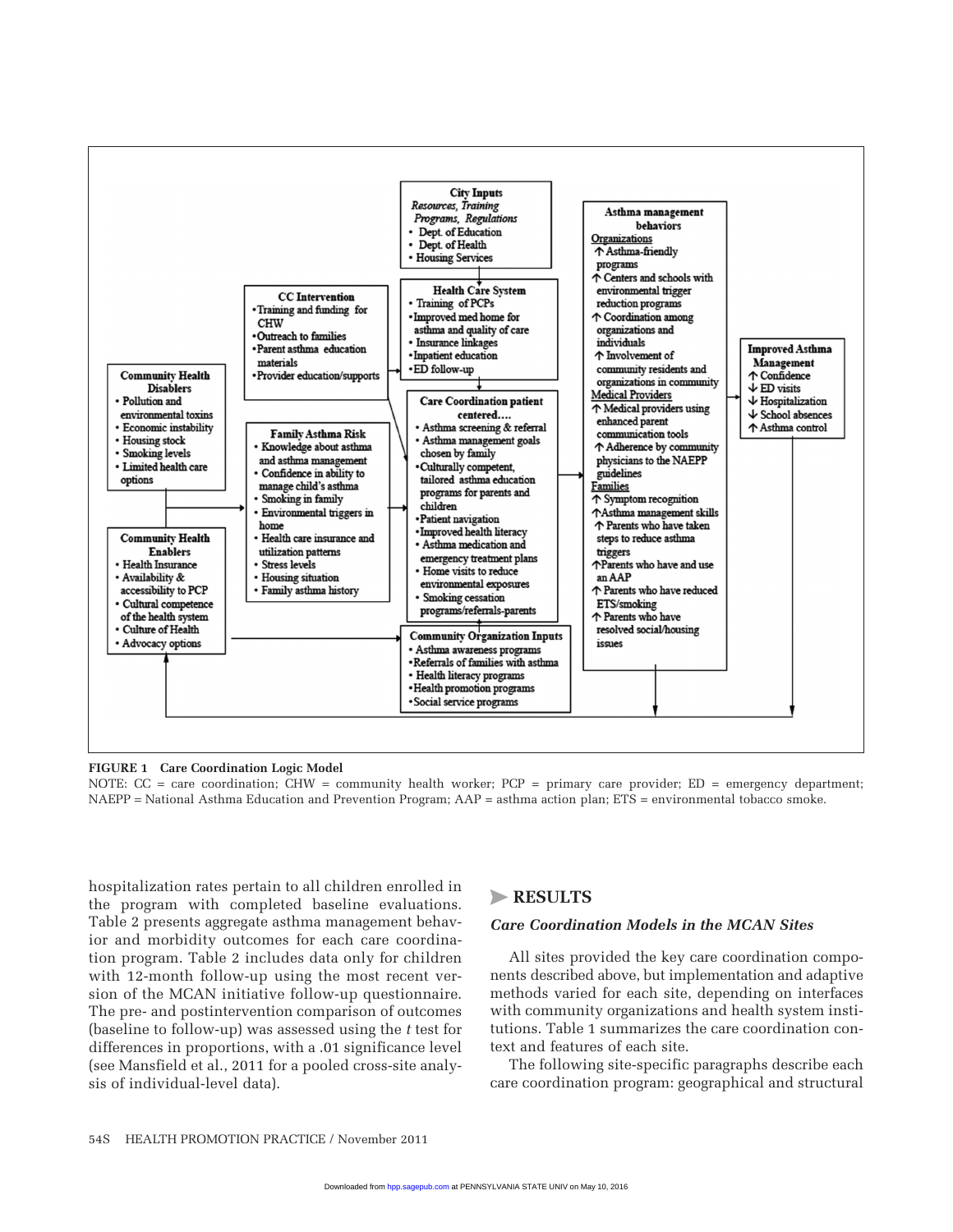|                                                                           |                                                                                                | Characteristics of Care Coordination Programs by Site                             | TABLE <sub>1</sub>                                                                  |                                                                                      |                                                                                                                                                                |
|---------------------------------------------------------------------------|------------------------------------------------------------------------------------------------|-----------------------------------------------------------------------------------|-------------------------------------------------------------------------------------|--------------------------------------------------------------------------------------|----------------------------------------------------------------------------------------------------------------------------------------------------------------|
| Characteristic                                                            | Chicago                                                                                        | Los Angeles                                                                       | New York                                                                            | Philadelphia                                                                         | San Juan                                                                                                                                                       |
| Ethnicity                                                                 | 100% AfAm                                                                                      | AfAm; 8% Other<br>70% Latino; 22%                                                 | 91% Latino; 9%<br>AfAm                                                              | Latino; 4% Other<br>85% AfAm; 11%                                                    | 100% Latino                                                                                                                                                    |
| Percentage of parents<br>English proficiency<br>with limited              | $\circ$                                                                                        | 64                                                                                | 70                                                                                  | 14.4                                                                                 | 100                                                                                                                                                            |
| children enrolled,<br>Average age of<br>years                             | 8.2                                                                                            | $\frac{8}{9}$                                                                     | $6.0\,$                                                                             | 7.5                                                                                  | 5.5                                                                                                                                                            |
| Enrollment criteria                                                       | and age 0-18 years<br>Diagnosis of asthma                                                      | hospitalized or<br>$\mathop{\rm ED}\nolimits$ visit for<br>Recently               | hospitalization or<br>22 ED visits or 5<br>Asthma-related                           | hospitalization in<br>2 ED visits or one<br>past year, or on                         | symptoms in previous 2<br>Daily or ≥2 nights of<br>$weeks, \geq 1$                                                                                             |
|                                                                           |                                                                                                | asthma control at<br>asthma, >10 days<br>school, or poor<br>absent from<br>school | days absent from<br>school                                                          | medications<br>controller                                                            | hospitalization or 22 ED<br>visits for asthma in past<br>medicine ≥2 times in<br>year, or daily use of<br>medicine or rescue<br>preventive asthma<br>past week |
| of those contacted<br>Percentage enrolled<br>or referred                  | 19                                                                                             | 79                                                                                | 17                                                                                  | Not available                                                                        | 98                                                                                                                                                             |
| visit in previous 12<br>months (baseline)<br>Percentage with ED           | 36                                                                                             | 61                                                                                | 84                                                                                  | 55                                                                                   | 82                                                                                                                                                             |
| previous 12 months<br>hospitalization in<br>Percentage with<br>(baseline) | 10                                                                                             | 15                                                                                | 42                                                                                  | 38                                                                                   | 40                                                                                                                                                             |
| CC children enrolled                                                      | 387                                                                                            | 816                                                                               | 360                                                                                 | 284                                                                                  | 245                                                                                                                                                            |
| care coordination<br>EBI models for<br>CHW activities                     | PBL, "Get in the<br>YWC, Dr. Zeitz<br>NCICAS, OAS,<br>$\mathrm{Zone}^"$                        | OAS, YWC                                                                          | ICAS, NCICAS,<br>YWC                                                                | ICAS, NCICAS,<br>YWC                                                                 | ICAS, YWC                                                                                                                                                      |
| Partners                                                                  | health department<br>health<br>city<br>Metropolitan<br>respiratory<br>association<br>academic, | Schools                                                                           | asthma coalition,<br>community PCP<br>Hospital, CBOs,<br>organizations<br>academic, | Hospital, asthma<br>MCO, regional<br>coalition, city<br>department,<br>health<br>HPC | housing projects, city<br>community clinics at<br>independent practice<br>health department,<br>Housing projects,<br>associations                              |
|                                                                           |                                                                                                |                                                                                   |                                                                                     |                                                                                      | (continued)                                                                                                                                                    |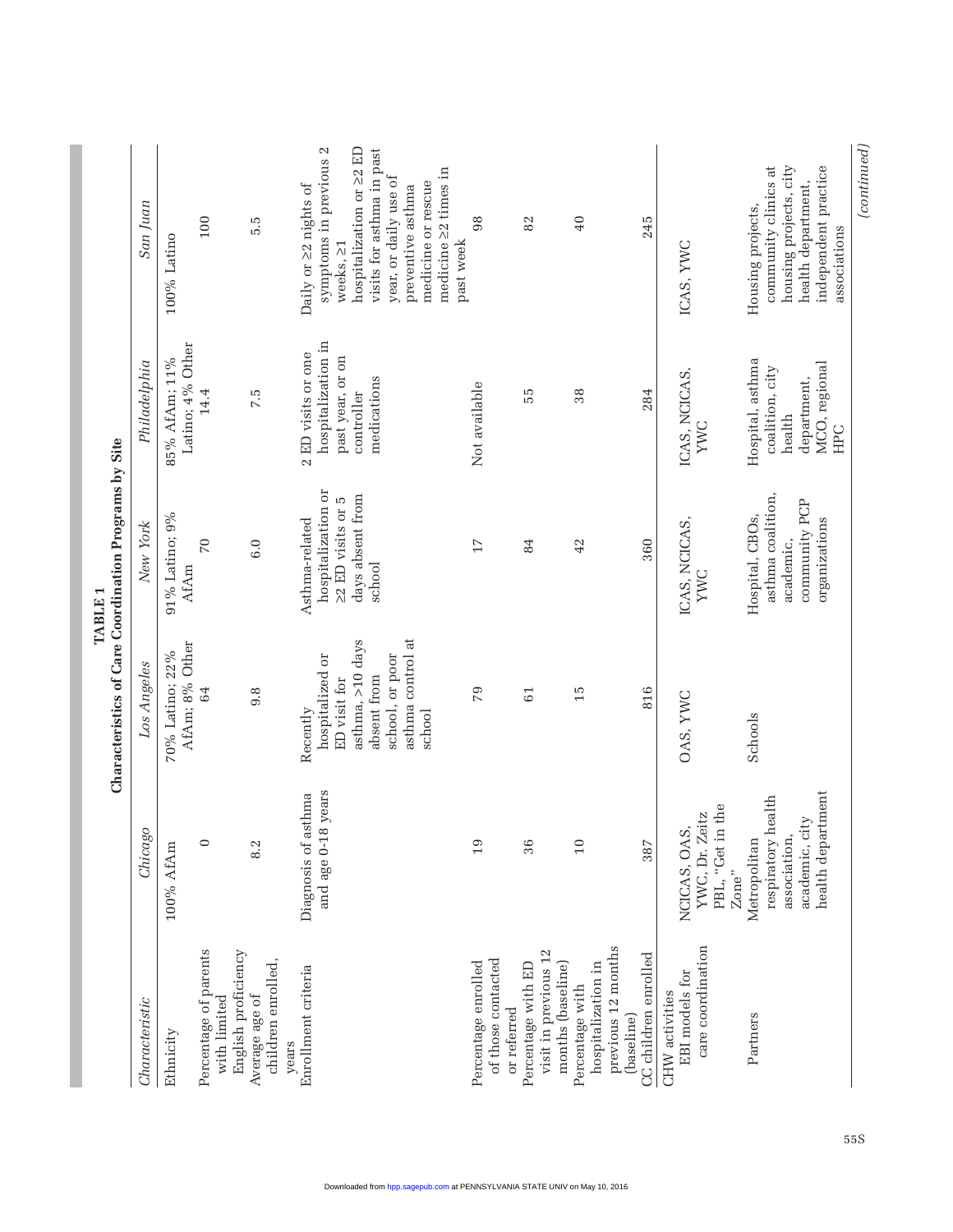|                                                    |                             |             | TABLE 1. (CONTINUED)                                                |                                                                |                                         |
|----------------------------------------------------|-----------------------------|-------------|---------------------------------------------------------------------|----------------------------------------------------------------|-----------------------------------------|
| Characteristic                                     | $Chicago$                   | Los Angeles | New York                                                            | Philadelphia                                                   | San Juan                                |
| Recruitment<br>location                            | CBO, schools, PCPs          | School      | school day care<br>Hospital, CBO,<br>center, PCPs,<br>self-referral | PCPs and MCOs,<br>schools, self-<br>Hospital, CBO,<br>referral | Community ED, PCPs,<br>housing project  |
| CC locus of<br>service                             | City local health<br>office | School      | (initial intake<br>CBO, hospital<br>only)                           | Multiple outpatient<br>primary care<br>centers                 | 2 asthma clinics at<br>housing projects |
| employed (FTE)<br>No. of CHWs                      | $\infty$                    | 5 nurses    | 4                                                                   | 3                                                              | 4                                       |
| participants per<br>CHW per year<br>Average no. of | 37                          | 82.5        | 35                                                                  | 47.5                                                           | 61.3                                    |
| Average duration<br>in CC, months                  | 12.9                        | 3.0         | 8.8                                                                 | 9.6                                                            | 13                                      |
| contacts (visits<br>Average no. of<br>or calls)    | 7.1                         | 4.0         | 16.5                                                                | 17.2                                                           | 8.9                                     |
| 6-month follow-up<br>Percentage with               | 76                          | 43          | 69                                                                  | 81                                                             | 93                                      |
| Percentage with<br>follow-up<br>$12$ -month        | 75                          | 24          | 48                                                                  | 73                                                             | 73                                      |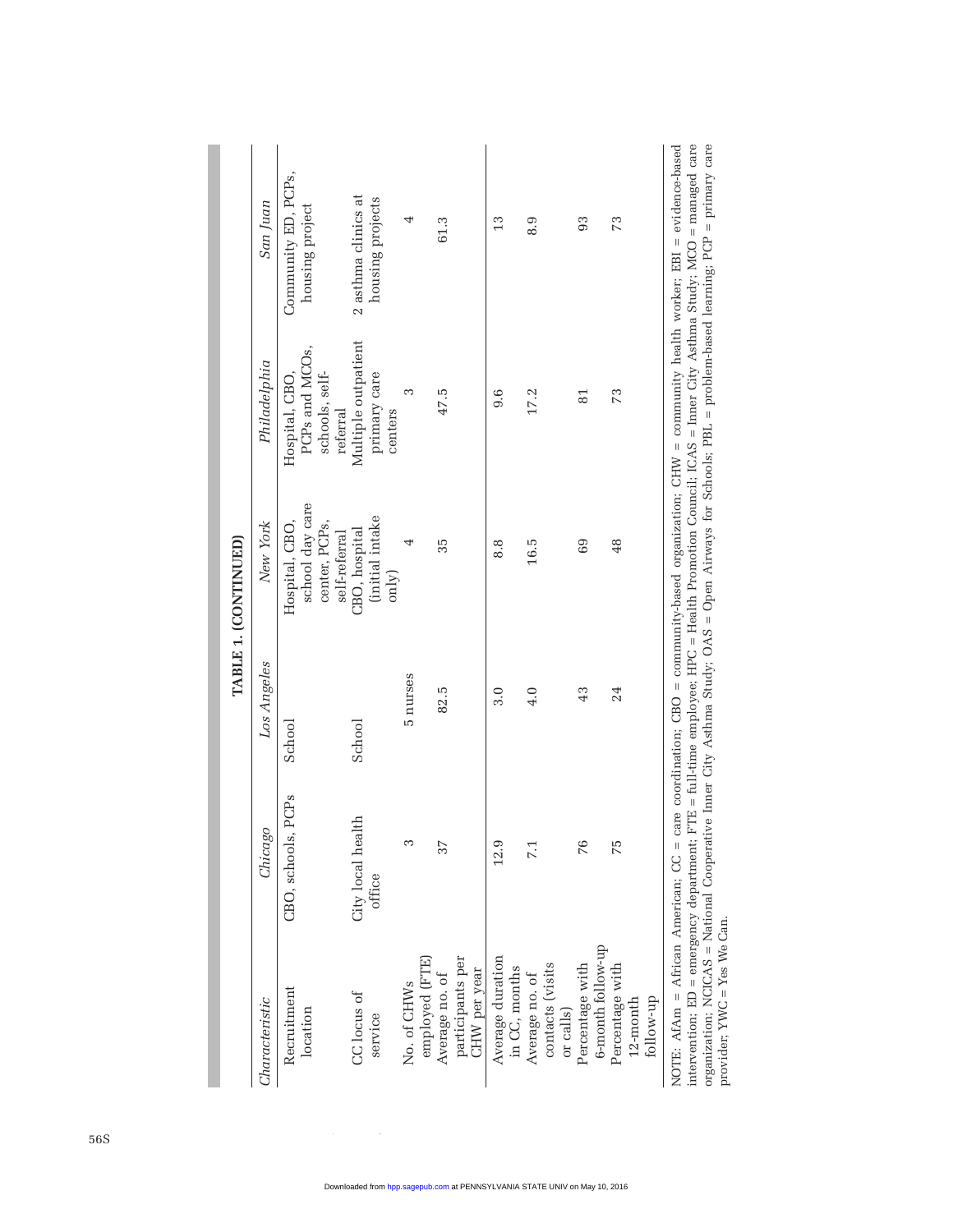| Outcome                                                                                      | Chicago<br>$(n = 176)$ | Los Angeles<br>$(n = 201)$ | New York<br>$(n = 68)$ | Philadelphia<br>$(n = 161)$ | San Juan<br>$(n = 118)$ |
|----------------------------------------------------------------------------------------------|------------------------|----------------------------|------------------------|-----------------------------|-------------------------|
| Percentage taking $\geq 1$ step to reduce environmental<br>triggers                          | 85                     | 87                         | 91                     | 92                          | 94                      |
| Percentage obtaining an AAP from health<br>professional                                      | 79                     | 76                         | 76                     | 100                         | 69                      |
| Percentage reporting daily controller use (if asthma<br>moderate to severe)                  | 79                     | 59                         | 82                     | 100                         | 46                      |
| Percentage with confidence in controlling asthma <sup>a</sup>                                | 98                     | 93                         | 94                     | 100                         | 97                      |
| Percentage with any ED visit in previous 12 months                                           | 17                     | 22                         | 35                     | 36                          | 47                      |
| Percentage change in number with any ED visit<br>(baseline to follow-up) $\mathbf{b}$        | $-51$                  | $-63$                      | $-60$                  | $-36$                       | $-43$                   |
| Percentage with any hospitalization in previous<br>12 months                                 | $\overline{2}$         | 7                          | 12                     | 27                          | 14                      |
| Percentage change in number with any<br>hospitalization (baseline to follow-up) <sup>b</sup> | $-78$                  | $-52$                      | $-72$                  | $-26$                       | $-68$                   |
| Percentage with a reduction in school absences due<br>to asthmab,c                           | 86                     | 82                         | 89                     | 78                          | 82                      |

**TABLE 2 Care Coordination Outcomes at 12-Month Follow-Up by Site**

NOTE: n = children with a 12-month follow-up. AAP = asthma action plan; ED = emergency department.

a. Indicates caregiver strongly agreed or agreed with the statement "I have control over child's asthma."

b. All reductions from baseline to follow-up are significant at the 1% significance level. Comparison includes only observations on children with 12-month follow-up data.

c. Reduction in absences includes those with 0 absences at baseline and follow-up.

location of the intervention, key partnerships, evidence basis, frequencies of interactions, and retention.

*Chicago, Illinois.* The Addressing Asthma in Englewood Project (AAEP) was a multifaceted community-based intervention designed to reduce asthma morbidity in children residing in Englewood, an underserved, predominantly African American, community on Chicago's South Side. With much input from community residents and leaders, a previously implemented community-based Chicago asthma program (Persky et al., 2007) was adapted to offer several evidence-based interventions (see Table 1, column 1.) A total of 387 families were recruited through asthma screening conducted at neighborhood schools and other community events. Care coordination was provided by three trained community health educators located at the local City of Chicago public health clinic. They offered a home visit case management program to enhance asthma education, develop and explain the child's asthma action plan using picture tools, identify and assist in mitigating asthma triggers, and link families to needed community social services. Complementing this care coordination by community health educators were educational programs at schools, community groups, and local agencies, and provider education for community pediatricians. Although the major focus of the project was on reducing asthma morbidity through multiple approaches, staff also identified and addressed other areas of concern affecting a family's ability to focus on asthma. Staff commitment and involvement were key elements in gaining community trust, assuring retention, and contributing to project success.

*Los Angeles, California*. The Los Angeles Unified School District (LAUSD) Asthma Program was a district-wide, intensive case management program. Unlike the other MCAN sites, LAUSD used five specially trained school nurses to coordinate care for students with poorly controlled asthma. All enrollment was through schools, using students' health records to identify eligible children. Altogether, 816 children and their caregivers enrolled in the program, 79% of those eligible (see Table 1, column 2). Meeting with families at home and school over 3 months, asthma nurses used a culturally sensitive and linguistically competent approach to help families understand medications and written asthma action plans and to dispel myths about asthma, triggers, or treatment. They coordinated communication with students'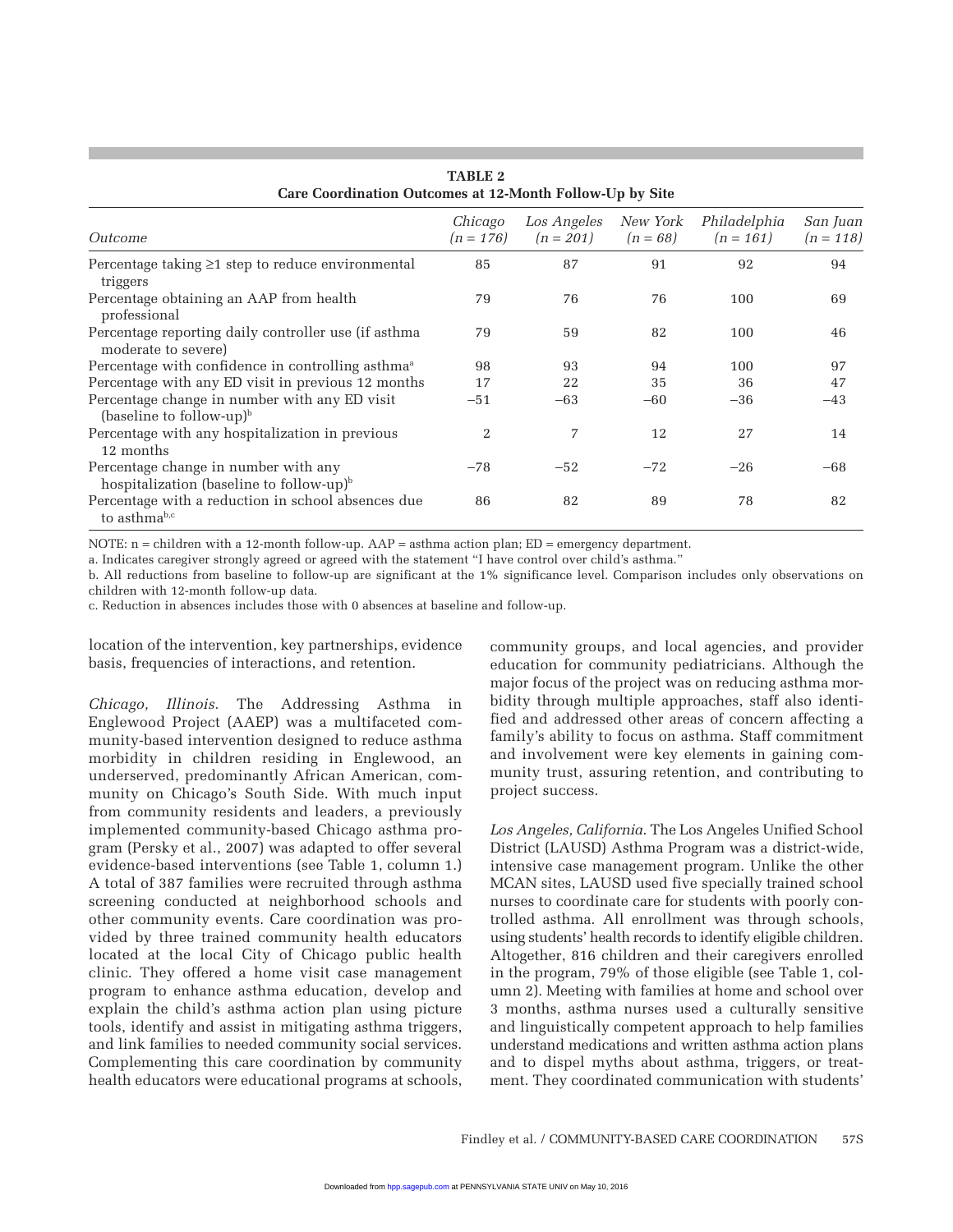providers, and if the student had no regular provider, they linked them with a community clinic or the "Breathmobile," a mobile specialty van (Jones et al., 2007). They assisted in obtaining health insurance and other benefits (e.g., Special Supplemental Nutrition Program for the Women, Infants, and Children [WIC] program, food stamps, and other forms of social welfare). The nurses were skilled case coordinators, providing referrals to health, educational, social, and other community resources. Ultimately, LAUSD asthma nurses worked between the community, health, and educational systems to improve health, optimize learning, and enable individual academic success.

*New York City, New York.* New York's care coordination program, WIN for Asthma, focused on the largely Latino immigrant, low-income community of Washington Heights and Inwood. WIN for Asthma was a hospitalacademic-community partnership that provided comprehensive care coordination services through an extensive network of community partners. The four care coordinators were residents from the community who became community health workers (CHWs) at each partner community-based organization (CBO). This facilitated interactions, enhancing trust among the many immigrant families in the program. Simultaneously, the CHWs were recognized members of the hospital asthma team, with supervision shared by CBO and hospital. They regularly visited the local children's hospital, where they met with and provided education to all families of children admitted with a diagnosis of asthma. Through both community and hospital networks, 360 children and their caregivers were enrolled, 17% of those eligible (see Table 1, column 3). The initial 3 months were the most intense period, with home visit and weekly contacts. Contacts dropped to monthly in the fourth to sixth months and to bimonthly for the remainder. During the initial meeting, CHWs helped families choose asthma management goals; subsequently, home visits focused on room-by-room assistance in implementing integrated pest management strategies. In the remaining 14 to 15 conversations with the family, the CHW helped families gain control of the child's asthma through a combination of education, navigation of health care systems, and social support. The care coordinators' emphasis on improving communication with the child's doctor was supported by complementary programs at the child's school or day care center.

*Philadelphia, Pennsylvania.* Targeting four largely African American neighborhoods with high asthma prevalence, the Philadelphia MCAN project built an integrated partnership based on 13 years of experience with two community-based asthma programs, the Community Asthma Prevention Program (CAPP) of Children's Hospital of Philadelphia (Bryant-Stephens, Kurian, Guo, & Zhao, 2009) and the Child Asthma Link Line of the Philadelphia Allies Against Asthma Coalition (Rosenthal et al., 2006; Coughey et al., 2010). CAPP's home visit component is adapted from three evidence-based interventions, comparable to the other care coordination programs in this article, and therefore discussed here. Eligible children were referred from physicians, CBOs, the Child Asthma Link Line, and school nurses, as well as self-referrals, generating 284 enrollments (see Table 1, column 4). Three CHWs were recruited from the community and trained to provide low-literacy asthma education, environmental interventions, and care coordination for caregivers and children with asthma, including all the functions outlined above except outreach. Each family received at least 6 home visits, usually within the first 6 weeks, with biweekly follow-up visits for 1 year. Community health workers helped caregivers identify barriers to asthma management and provided linkages to resources using the developed network of partnerships. At followup visits, care needs were reassessed with appropriate linkages made as needed. Most commonly, these links were made with social services, managed care organizations, housing organizations, schools, and primary care practices. The extensive contacts with the families contributed to the high retention rate of the Philadelphia care coordination program.

*San Juan, Puerto Rico.* La Red de Asma Infantil de Puerto Rico, "La Red," was a follow-on project to another community asthma program (Lara et al., 2009), in this case a partnership with the city health department, a provider association, and two San Juan housing projects, Luis Llorens Torres (the largest in the Caribbean) and Manuel A. Pérez. The La Red program adapted two evidence-based interventions, making adaptations of materials for this Spanish and low-literacy populations (see Table 1, column 5). The program staff and four CHWs were trained using these Spanish materials. Children and their families (*n* = 245) were recruited at local hospital EDs and the outpatient clinic of each housing project, which received referrals from local primary care providers (PCPs). Each family established its asthma management goals with their PCP and the housing project's outpatient clinic community nurse, who then explained asthma medications and use of the asthma action plan. This education was reinforced at each visit to the clinic. During home visits, the CHWs at each housing project ensured that medication instructions were followed in everyday life. In addition, the CHWs' home-based comprehensive educational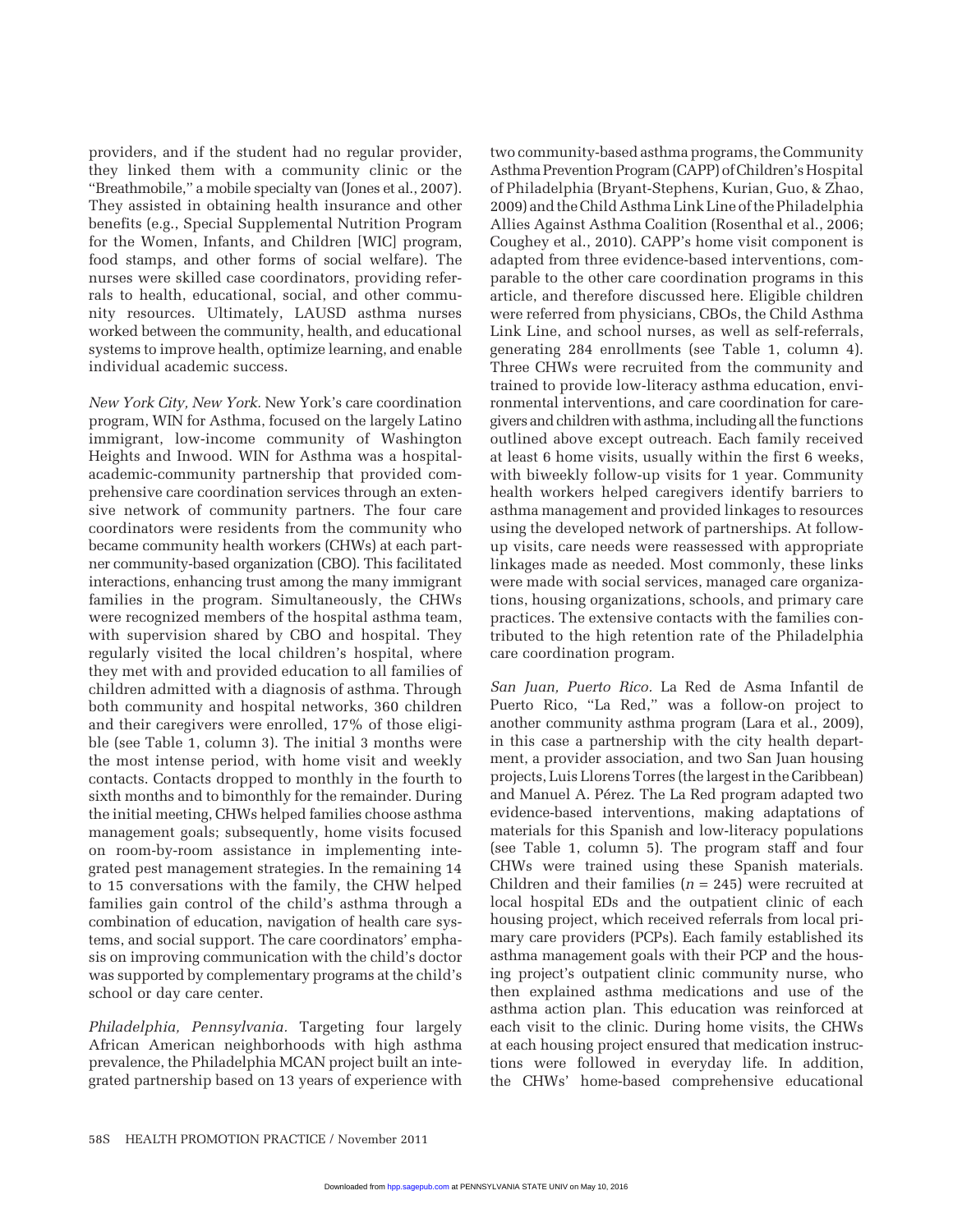intervention emphasized reducing environmental triggers at home. Once families understood that controlling the home environment helped their children control their asthma, it became part of their daily lives. Many families limited smoking around their children or took steps to control pests. The high degree of localization at community housing projects, the team approach, and the intensity of the CHW follow-up visits throughout the year contributed to the high retention rate of La Red.

#### *Comparisons Across Sites*

There were variations among programs regarding the ethnic mix of the populations served. Three sites (New York, San Juan, and Los Angeles) worked with a largely Latino community, where care coordination required Spanish and/or low-literacy Spanish materials, often specifically developed by and for the program, as in San Juan and New York. In Los Angeles and New York, the care coordinators were sensitive to participants' undocumented immigration status, particularly important for referrals entailing interactions with governmental agencies. Parents' concerns about their status may have contributed to their earlier exit from the program in both sites.

All sites recruited participants at least partially through non-hospital or health care locations. Community site recruitment meant that multiple health care providers served enrolled families, posing additional programmatic challenges. In some sites (Chicago, New York, Philadelphia), the care coordination program was complemented by a physician education program targeting community PCPs. Even with those programs, the care coordinators still needed to address the difficulties of working with multiple providers to facilitate improved asthma management, help families get asthma action plans, obtain needed medication and case reviews, and assist families in receiving appropriate care (e.g., allergen skin testing) when warranted.

All but one program (Chicago) targeted children with poorly controlled asthma, as indicated by the eligibility requirement of a recent asthma-related ED visit or hospitalization. Except for Chicago, enrollment ED visit rates ranged from 55% to 84%, and asthma hospitalization rates from 15% to 42%, significantly higher than the national average for children with asthma. In New York and Los Angeles 82% to 84% of the children enrolled had been to the ED in the prior year, and 40% to 42% had been hospitalized for their asthma. This high asthma morbidity indicates a potentially great challenge for care coordination.

Care coordination was community-based in all sites. Care coordinators worked in the outpatient clinic at the housing project (San Juan), an office in the district public health building (Chicago), community organizations (New York and Philadelphia),and the school (Los Angeles). This ready access is reflected by the high level of contacts between the care coordinators and the participants, which averaged 7.1 to 17.2 contacts or visits per year, except for Los Angeles, which had a shorter program time frame that permitted only four contacts.

Maintaining continuous service and contact with families is usually a challenge, particularly among disadvantaged populations. In all sites with a 6- to 12-month protocol (i.e., all except Los Angeles), the retention rate at 6 months was 69% to 93%, and at 12 months it was 48% to 75%. These retention rates are high, compared with many care coordination programs where the retention is 50% or less at 1 year (Rosen & Rodriguez, 2006).

#### *Care Coordination Outcomes*

Basic aggregate asthma outcomes for each program are presented in Table 2. These program-specific outcomes provide perspective on the extent to which variations in care coordination models across sites might be associated with overall program outcomes.

There were consistently strong positive outcomes across all sites. Virtually all caregivers (93% to 100%) reported having confidence in controlling their child's asthma, and approximately 90% or more had taken steps to reduce environmental triggers. More than 66% had obtained an asthma action plan from a health professional, and in Philadelphia 100% of the families received asthma action plans. Among children with moderate or severe asthma, half or more reported appropriate, daily controller use.

All sites demonstrated significant reductions (*p* < .01) in the proportion of children with any asthma-related ED visits and hospitalizations in the previous 12 months. Despite above-average asthma-related ED visit rates  $(36\%$  to 84%) and hospitalization rates  $(10\%$  to 42%) at enrollment, all sites had significantly lower rates at follow-up. The proportion of children with any ED visit in the previous year dropped to 36% or less at all sites except San Juan. However, San Juan had one of the highest ED visit rates at enrollment, which they reduced by 43%, similar to reductions in Philadelphia and Chicago. Three sites (Chicago, New York, and Los Angeles) achieved 50% or greater reductions in the ED visit rates of participants. The proportion with any hospitalization also dropped from 2% to 27%, with reductions by 50% or more in all sites but one (Philadelphia). Three sites (Chicago, New York, San Juan) had reductions of 68% or more. Finally, at all sites 78% to 89% of the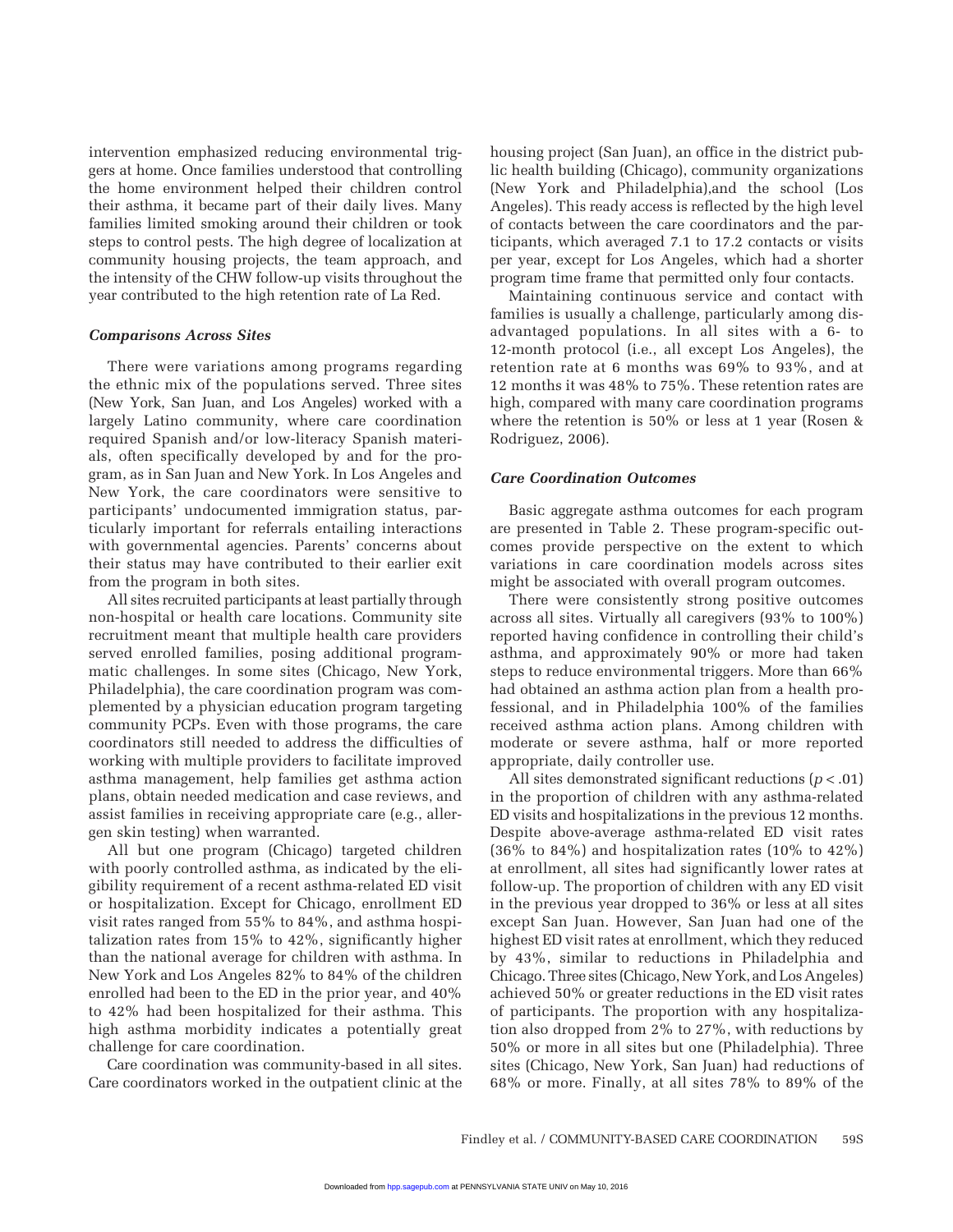children experienced a reduction in asthma-related school absences.

## > **DISCUSSION**

The MCAN care coordination programs were implemented in diverse communities, with significant variations in ethnicity and literacy of participants. Each site's program was anchored in the community and developed to address unique community features, both for recruitment and provision of services. Care coordinators worked at multiple sites, often a community organization, school, or in the home. This enhanced trust and access to families, with multiple contacts per family per year. The high level of enrollment and contacts are evidence of accessibility to program services for families.

The ability of the programs to achieve high intensity of services likely reflects the efforts of multiple stakeholders involved in developing and supporting the care coordination program. Relationships with these stakeholders made it possible for care coordinators to function in the larger community realm, provide a head start in gaining trust with participants, and make wellinformed referrals. This indicates the importance of taking a long-term view for including stakeholders, creating collaborative approaches, longitudinal planning, and stepwise development of multifaceted programs to foster positive system change for beneficial outcomes (Clark et al., 2010; Friedman et al., 2006; Krieger et al., 2006).

The outcomes presented in Table 2 suggest that community-based care coordination is effective at improving caretaker confidence in controlling asthma and key asthma management behaviors, as well as improving asthma outcomes. Indeed, outcomes were remarkably consistent, given the variations in the populations served and eligibility criteria, high degree of asthma morbidity at enrollment, and site-specific differences in delivery of care coordination.

The greatest uniformity in results pertained to the asthma management behaviors, the focus of the home visits and interactions with participants. Virtually all caretakers (93% to 100%) expressed confidence in managing asthma at the end of the program. The majority (85% and above) of families had taken steps to reduce environmental triggers. Despite the fact families in each program were seen by various providers, in all programs more than 66% had obtained an asthma action plan. Among children with moderate to severe asthma at enrollment, most reported using their controller medications daily by the end of the programs. Given that care coordinators worked with families seeing different health care providers, the results suggest they were effective in improving the families' ability to communicate with providers and that they provided follow-up to families regarding instructions given by providers.

All sites achieved significant reductions in asthma morbidity, despite having participants with very high levels of asthma morbidity at enrollment. Our results are consistent with other studies showing that care coordination improves health outcomes for chronic disease (Viswanathan et al., 2010), including care coordination specifically for asthma, whether practice based or community-based (Friedman et al., 2006; Krieger, Takaro, Song, & Weaver, 2005; Martin et al., 2009; Parker et al., 2008; Postma, Karr, & Kieckhefer, 2009; Primomo, Johnston, DiBiase, Nodolf, & Noren, 2006; Rosen & Rodriguez, 2006; Thyne, Marmor, Madden, & Herrick, 2007).

Site-specific improvements in asthma morbidity outcomes varied between large and very large. The magnitude of improvement did not appear to correlate with variations in care coordination duration, as the outcomes for Los Angeles were no less than those for other sites. Intervention intensity also was not associated with outcome variation; sites with 4 to 9 average contacts per participant (Chicago, Los Angeles, San Juan) had morbidity improvements at or above the level seen at sites with 16 to 17 contacts per participant. This suggests that the intensity of intervention may have been less important than the appropriateness of the intervention, which by design had a high degree of fit to community needs and resources developed through long-term partnerships.

In all sites, more than half the children had fewer asthma-related school absences. Most sites improved school attendance on a par with the only school-based program (Los Angeles). The care coordinators may have reduced absences through several pathways: increased confidence in managing asthma among caregivers, leading to more comfort in sending a child to school despite a flare-up; better understanding of asthma and the need to help children stay involved in school and sports; and better day-to-day management of asthma.

We believe that the projects of the MCAN initiative demonstrate the effectiveness of multisite, communitybased programs, adding to the evidence from a prior small group of asthma coalition studies (Clark et al., 2010; Coughey et al., 2010). Each site applied the care coordination conceptual framework in a way that optimized inputs given their particular community resources, constraints, and project infrastructure. Our results are limited by a pre–post design as well as the use of self-report to assess behavior and outcomes. Community-specific differences in participants and systems may have influenced the outcomes of the project, but examination of these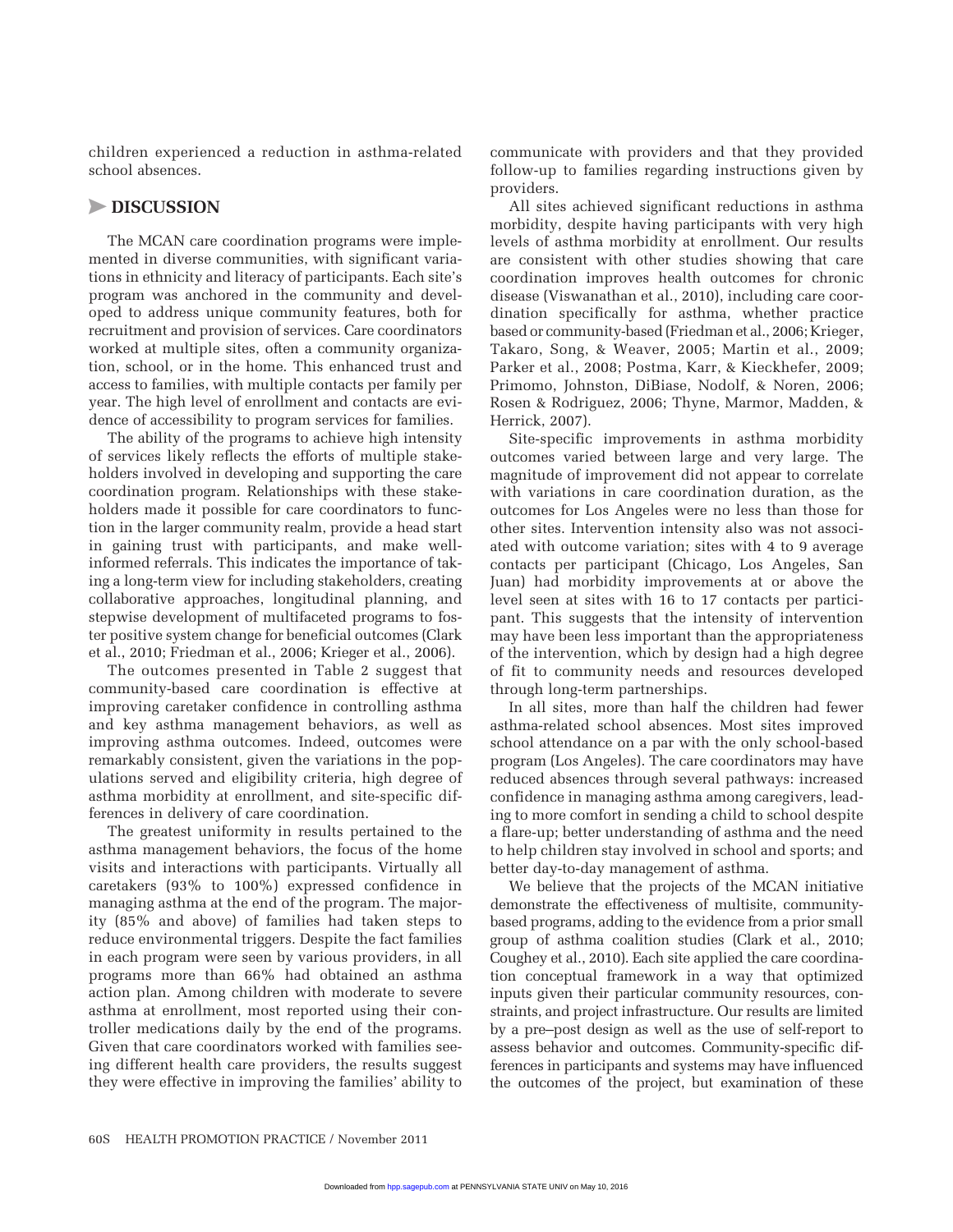detailed differences is beyond the scope of this analysis. In addition, MCAN programs targeted primarily children with poor asthma control, so results may not apply to all children with asthma. Nonetheless, the consistency across sites of strongly positive outcomes for these integrated, community-based care coordination programs suggests that they are effective in reducing the burden of childhood asthma.

#### **REFERENCES**

Bryant-Stephens, T., Kurian, C., Guo, R., & Zhao, H. (2009). Impact of a household environmental intervention delivered by lay health workers on asthma symptom control in urban, disadvantaged children with asthma. *American Journal of Public Health, 99*(Suppl. 3), S657-S665.

Butterfoss, F. D., Gilmore, L. A., Krieger, J. W., Lachance, L. L., Lara, M., Meurer, J. R., . . . Rosenthal, M. P. (2006). From formation to action: How allies against asthma coalitions are getting the job done. *Health Promotion Practice, 7*(Suppl. 2), 34S-43S.

Clark, N. M., Lachance, L., Doctor, L. J., Gilmore, L., Kelly, C., Krieger, J., . . . Wilkin, M. (2010). Policy and system change and community coalitions: Outcomes from allies against asthma. *American Journal of Public Health, 100*, 904-912.

Clark, N. M., Mitchell, H. E., & Rand, C. S. (2009). Effectiveness of educational and behavioral asthma interventions. *Pediatrics, 123*(Suppl. 3), S185-S192.

Coughey, K., Klein, G., West, C., Diamond, J. J., Santana, A., McCarville, E., & Rosenthal, M. P. (2010). The Child Asthma Link Line: A coalition-initiated, telephone-based, care coordination intervention for childhood asthma. *Journal of Asthma, 47*, 303-309.

Fox, P., Porter, P. G., Lob, S. H., Boer, J. H., Rocha, D. A., & Adelson, J. W. (2007). Improving asthma-related health outcomes among low-income, multiethnic, school-aged children: Results of a demonstration project that combined continuous quality improvement and community health worker strategies. *Pediatrics, 120*, e902-e911.

Friedman, A. R., Butterfoss, F. D., Krieger, J. W., Peterson, J. W., Dwyer, M., Wicklund, K., . . . Smith, L. (2006). Allies community health workers: Bridging the gap. *Health Promotion Practice, 7*(Suppl. 2), 96S-107S.

Jones, C. A., Clement, L. T., Morphew, T., Kwong, K. Y., Hanley-Lopez, J., Lifson, F., & Guterman, J. J. (2007). Achieving and maintaining asthma control in an urban pediatric disease management program: The Breathmobile Program. *Journal of Allergy and Clinical Immunology, 119*, 1445-1453.

Kattan, M., Crain, E. F., Steinbach, S., Visness, C. M., Walter, M., Stout, J. W., . . . Mitchell, H. E. (2006). A randomized clinical trial of clinician feedback to improve quality of care for inner-city children with asthma. *Pediatrics, 117*, e1095-e1103.

Krieger, J. W., Bourcier, E., Lara, M., Peterson, J. W., Rosenthal, M. P., Taylor-Fishwick, J. C., . . . Doctor, L. J. (2006). Integrating asthma prevention and control: The roles of the coalition. *Health Promotion Practice, 7*(Suppl. 2), 127S-138S.

Krieger, J. W., Takaro, T. K., Song, L., & Weaver, M. (2005). The Seattle–King County Healthy Homes Project: A randomized, controlled trial of a community health worker intervention to decrease exposure to indoor asthma triggers. *American Journal of Public Health, 95*, 652-659.

Lara, M., Cabana, M. D., Houle, C. R., Krieger, J. W., Lachance, L. L., Meurer, J. R., . . . Vega, I. (2006). Improving quality of care and promoting health care system change: The role of communitybased coalitions. *Health Promotion Practice, 7*(Suppl. 2), 87S-95S.

Lara, M., Valencia, G. R., Gavillan, J. A., Reyes, B. M., Arabia, C., Malpica, F. L., . . . Chinman, M. (2009). Reducing inequities among children with asthma in the island of Puerto Rico: Experiences of a community-based, trans-sectoral effort. *Journal of Health Care for the Poor and Underserved, 20*(Suppl. 4), 116-136.

Lieu, T. A., Finkelstein, J. A., Lozano, P., Capra, A. M., Chi, F. W., Jensvold, N., . . . Farber, H. J. (2004). Cultural competence policies and other predictors of asthma care quality for Medicaid-insured children. *Pediatrics, 114,* e102-e110.

Mansfield, C., Viswanathan, M., Woodell, C., Nourani, V., Ohadike, Y. U., Lesch, J. K., . . . West, C. (2011). Outcomes from a cross-site evaluation of a comprehensive pediatric asthma initiative incorporating translation of evidence-based interventions. *Health Promotion Practice, 12*(Suppl. 1), 34S-51S.

Martin, M. A., Catrambone, C. D., Kee, R. A., Evans, A. T., Sharp, L. K., Lyttle, C., . . . Shannon, J. J., for the Chicago Initiative to Raise Asthma Health Equity Investigative Team. (2009). Improving asthma self-efficacy: Developing and testing a pilot community-based asthma intervention for African American adults. *Journal of Allergy and Clinical Immunology, 123*, 153-159.

Mitchell, E. A., Didsbury, P. B., Kruithof, N., Robinson, E., Milmine, M., Barry, M., & Newman, J. (2005). A randomized controlled trial of an asthma clinical pathway for children in general practice. *Acta Paediatrica, 94*, 226-233.

Ochoa, E. R., Jr., & Nash, C. (2009). Community engagement and its impact on child health disparities: Building blocks, examples, and resources. *Pediatrics, 124*(Suppl. 3), S237-S245.

Parker, E. A., Israel, B. A., Robins, T. G., Mentz, G., Xihong, L., Brakefield-Caldwell, W., . . . Lewis, T. C. (2008). Evaluation of Community Action Against Asthma: a community health worker intervention to improve children's asthma-related health by reducing household environmental triggers for asthma. *Health Education & Behavior, 35*, 376-395.

Parker, E. A., Israel, B. A., Williams, M., Brakefield-Caldwell, W., Lewis, T. C., Robins, T., . . . Keeler, G. (2003). Community action against asthma: Examining the partnership process of a communitybased participatory research project. *Journal of General Internal Medicine, 18*, 558-567.

Persky, V., Turyk, M., Piorkowsk, J., Coover, L., Knight, J., Wagner, C., . . . Fitzpatrick, A. for the Chicago Community Asthma Prevention Program. (2007). Inner-city asthma: The role of the community. *Chest, 132*(Suppl. 5), 831S-839S.

Postma, J., Karr, C., & Kieckhefer, G. (2009). Community health workers and environmental interventions for children with asthma: A systematic review. *Journal of Asthma, 46*, 564-576.

Primomo, J., Johnston, S., DiBiase, F., Nodolf, J., & Noren, L. (2006). Evaluation of a community-based outreach worker program for children with asthma. *Public Health Nursing, 23*, 234-241.

Rosen, C. M., & Rodriguez, L. (2006). The Inner-City Asthma Intervention asthma counselor program: A collaborative model between physician and social worker to help empower families.